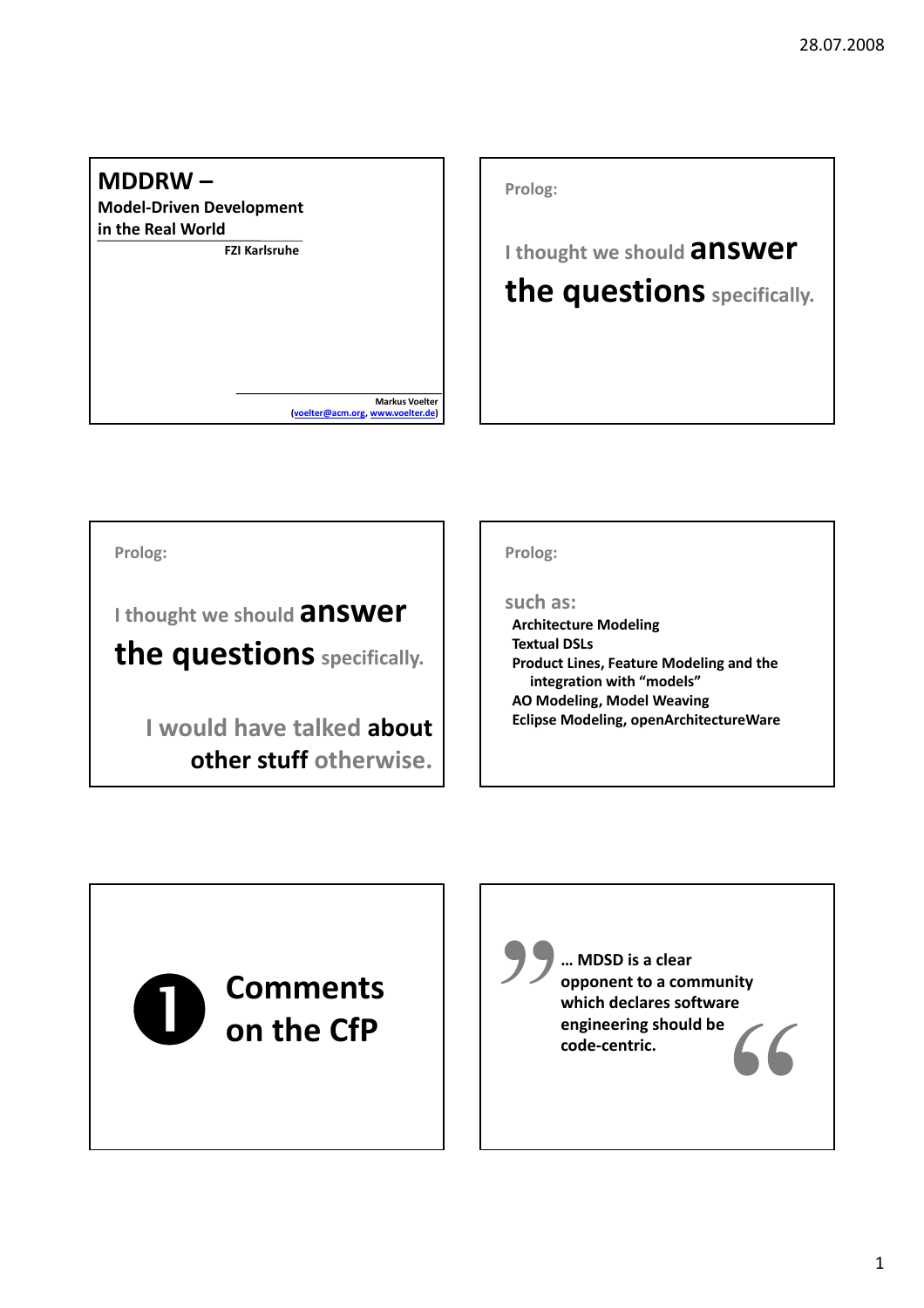#### **Isn't MDSD (or DSLs) just a different kind of code?**

**… and there are no further implementation decisions, as they are** <del>"</del> **already fixed by the existing transformations**

**But you can parametrize or configure the transformation.**

**… unclear how to best specify the executable semantics of software in** <del>"</del> **a universal manner than in code.**

**How do we handle (formal) semantics of today's programming languages?**

**Do we?**

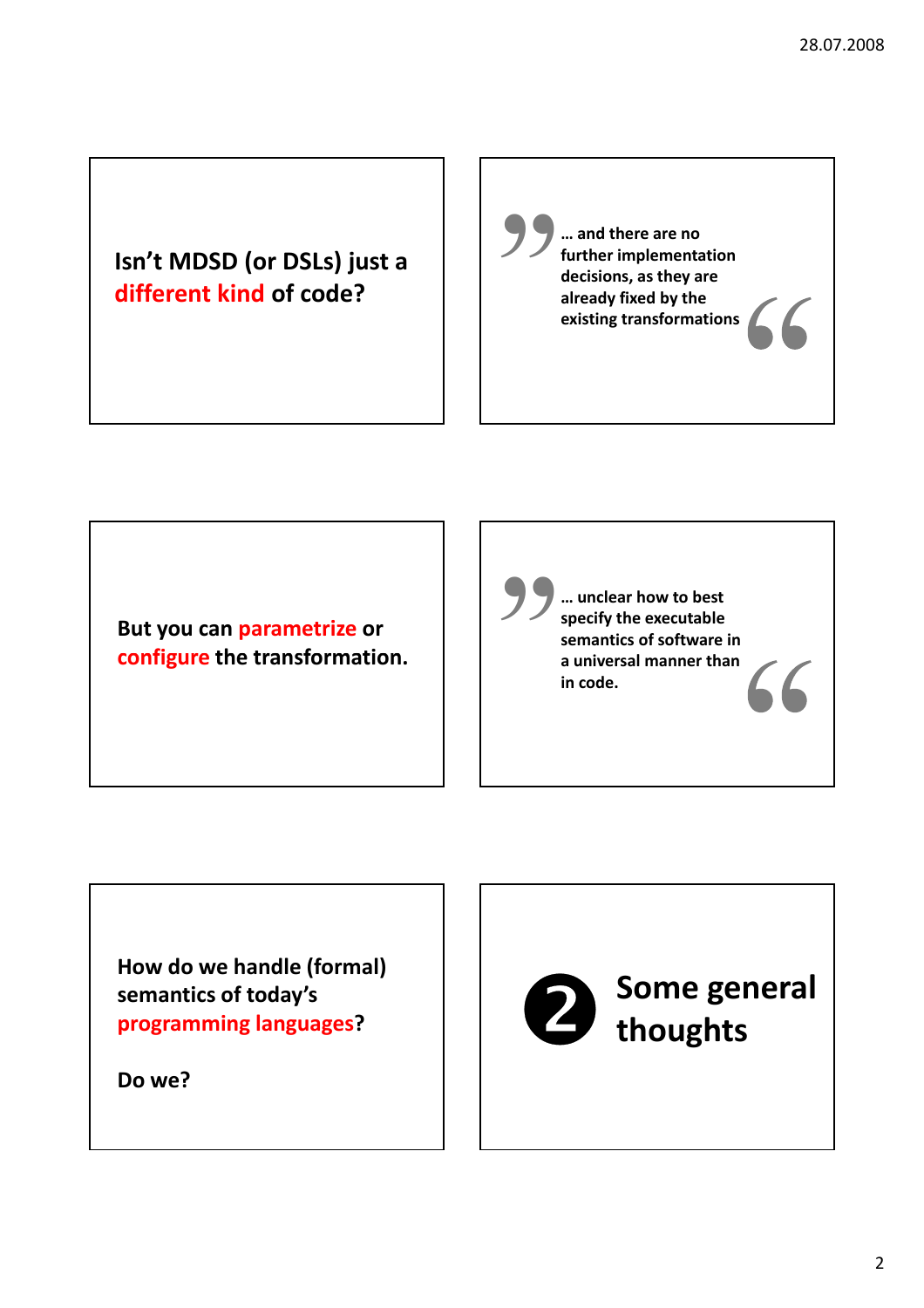

#### **Domain orientation**

**(# solution orientation)**

**Domain orientation**

**(# solution orientation)**

**Precision**

**(# turing/algorithmic)**

#### **Domain orientation**

**(# solution orientation)**

#### **Precision**

**(# turing/algorithmic)**

#### **Adaptable syntax**

**(# predefined syntax)**

#### **Domain orientation**

**(# solution orientation)**

#### **Precision**

**(# turing/algorithmic)**

#### **Adaptable syntax**

**(# predefined syntax)**

#### **Different stakeholders**

**(# just programmers)**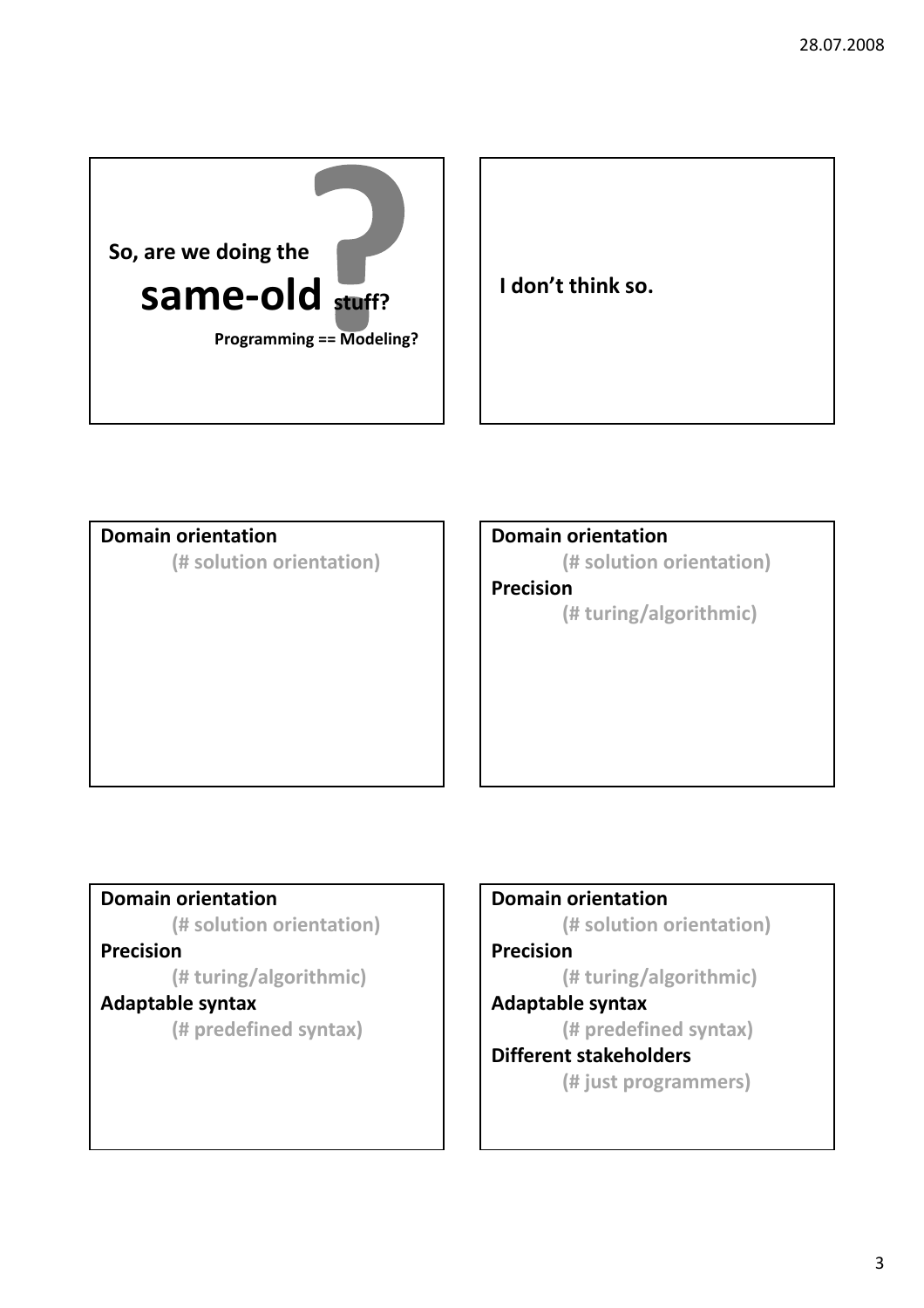









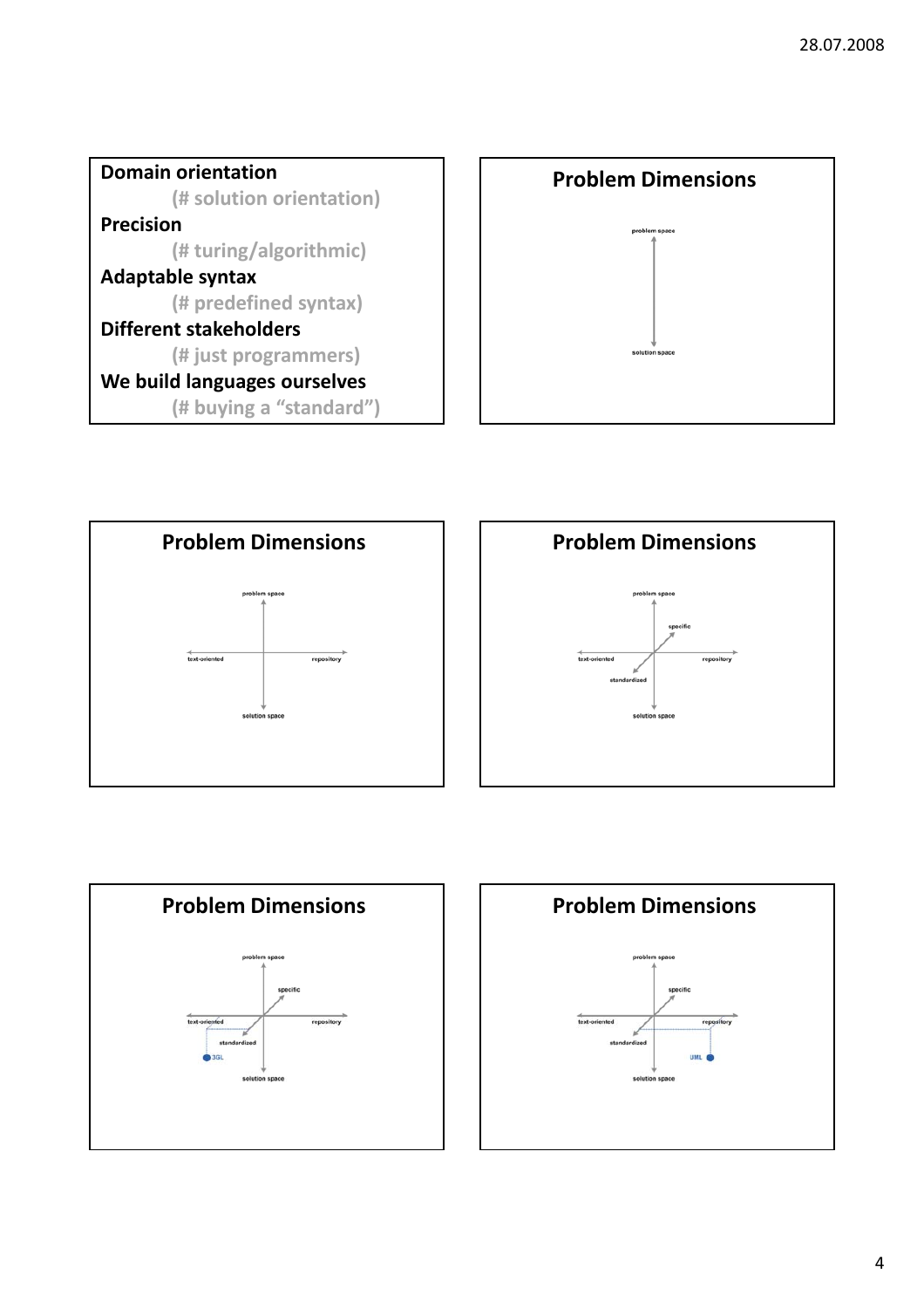









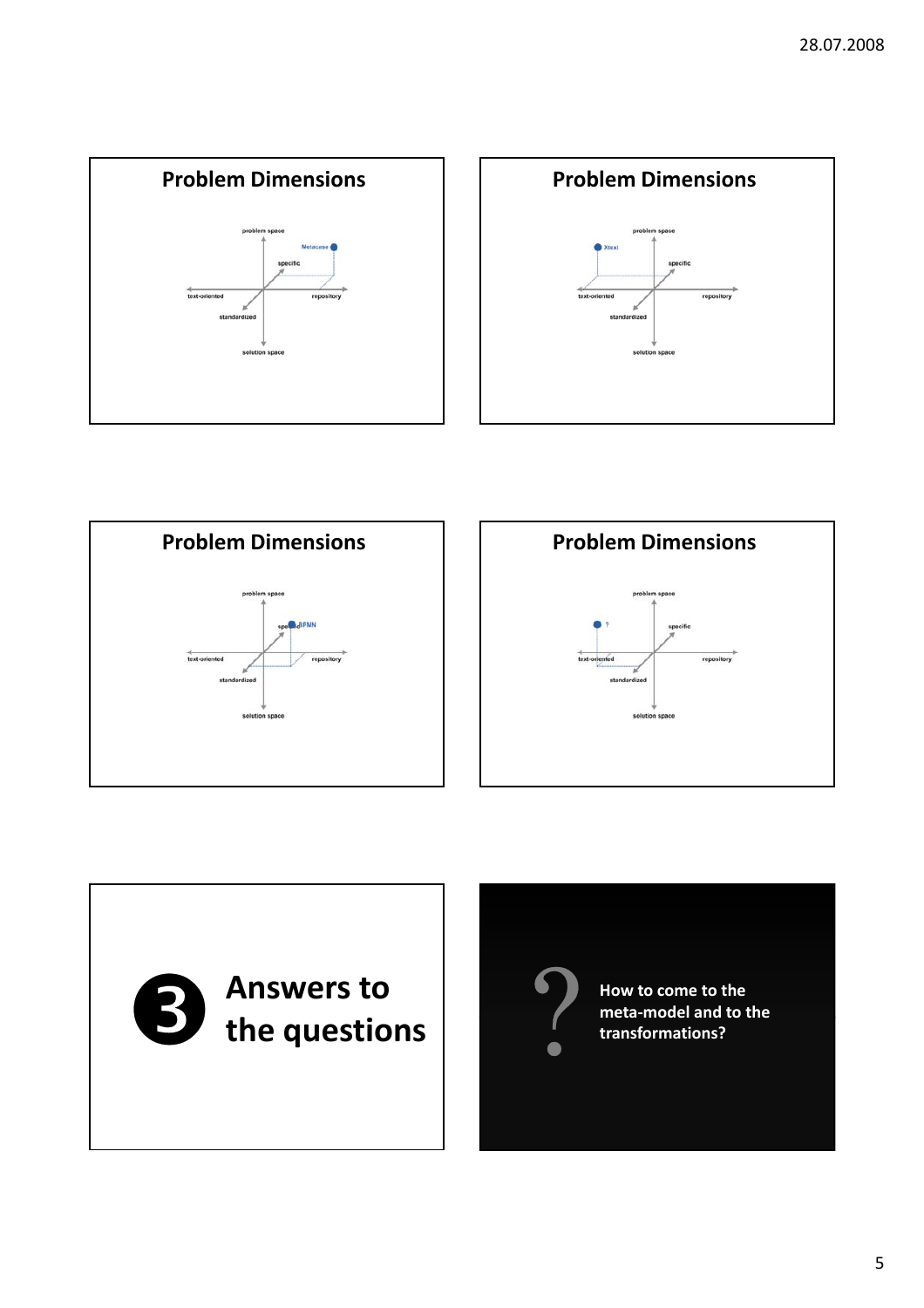## **Iteration Experience Inspiration Feedback**

**What means software v** What means verification?

**Meta Models Models Transformations Generators**



# **For the rest?**

**Do we really need it? Do we really need it? Where?**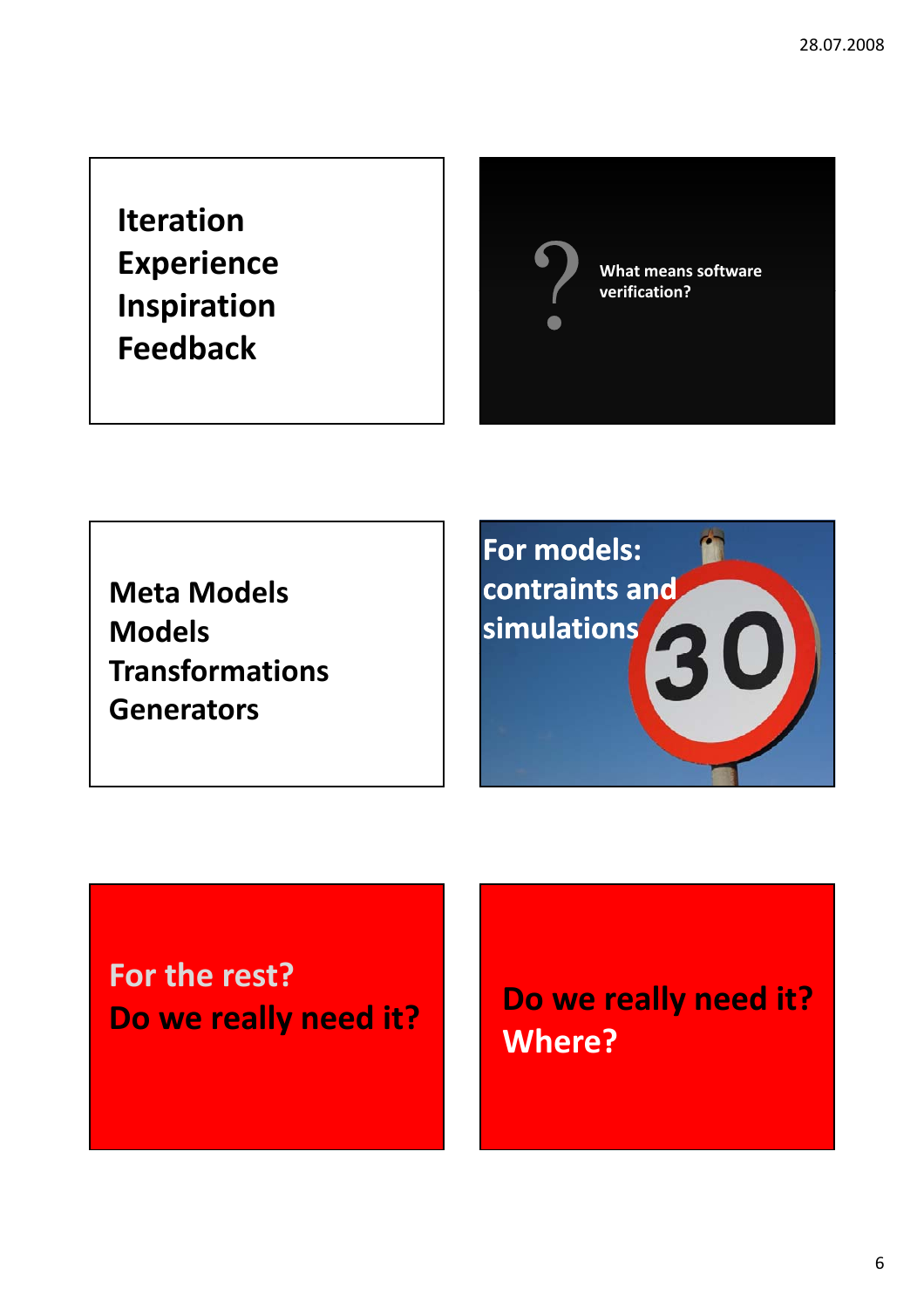**Where?**

**Automotive? Space? Intensive Care?**

**AFAIK, no!**



**How to evolve meta models and their related** ? **instance models?**

**Conceptual Challenges vs. Tooling Challenges** **No problems! Deprecation Sensible Defaults Errors in case of conflict Graceful!**

### **Automatic Migration?**

**Do we have that for code? Not really.**

**Good: MetaEdit+ Intentional Xtext Bad: EMF? GMF!**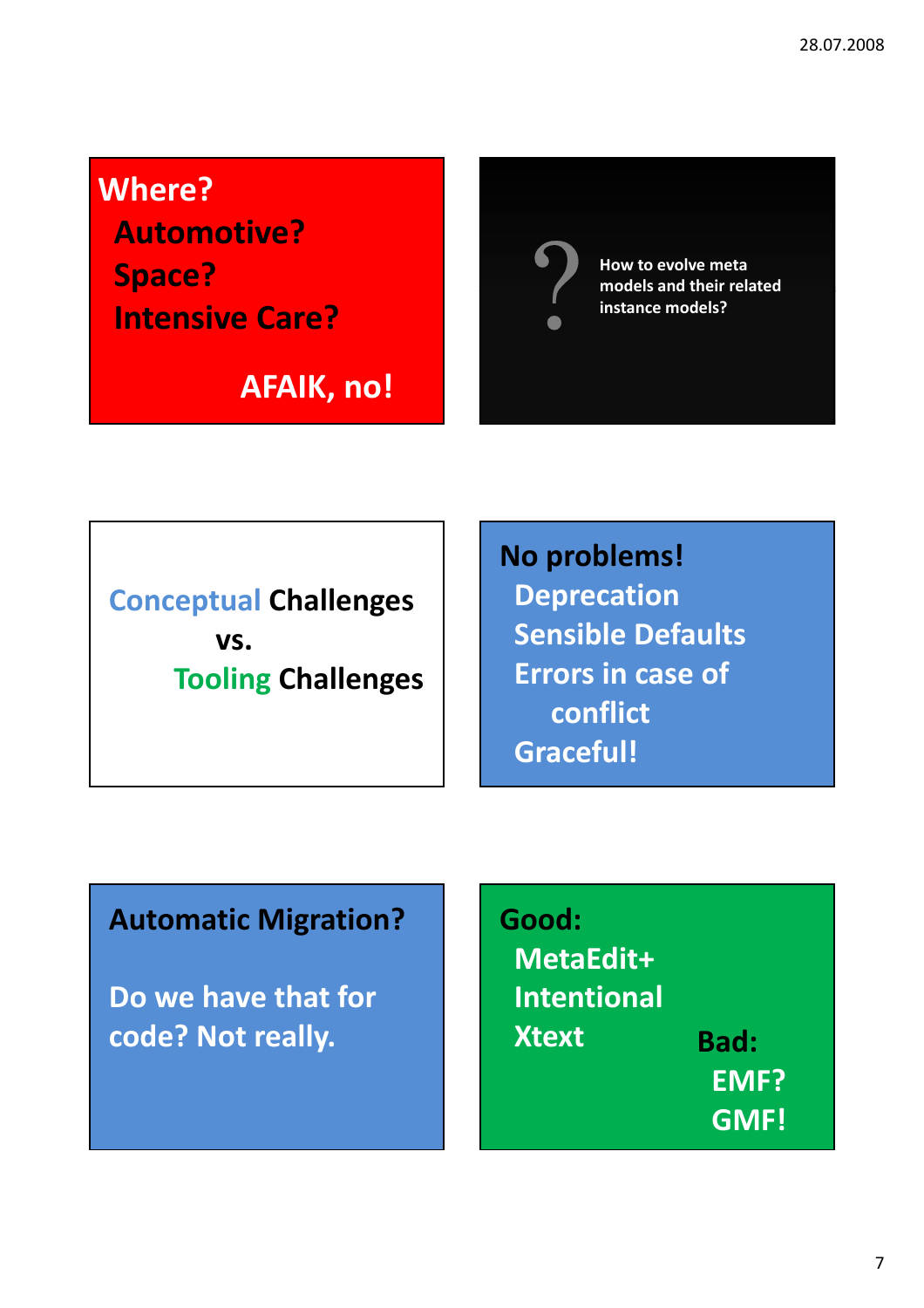**Storage Format != Metamodel**

**make version a first class concept**

**Don't generate tooling – interpret!**

**Load View Check Modify Reason**

**What are suitable ways to define and maintain large Mhat are suitable ways to<br>define and maintain large<br>models (on the meta and<br>instance level)?<br>This includes the question whether a textual synta<br>or a graphical notation is more suitable? instance level)?**

**This includes the question whether a textual syntax or a graphical notation is more suitable?**

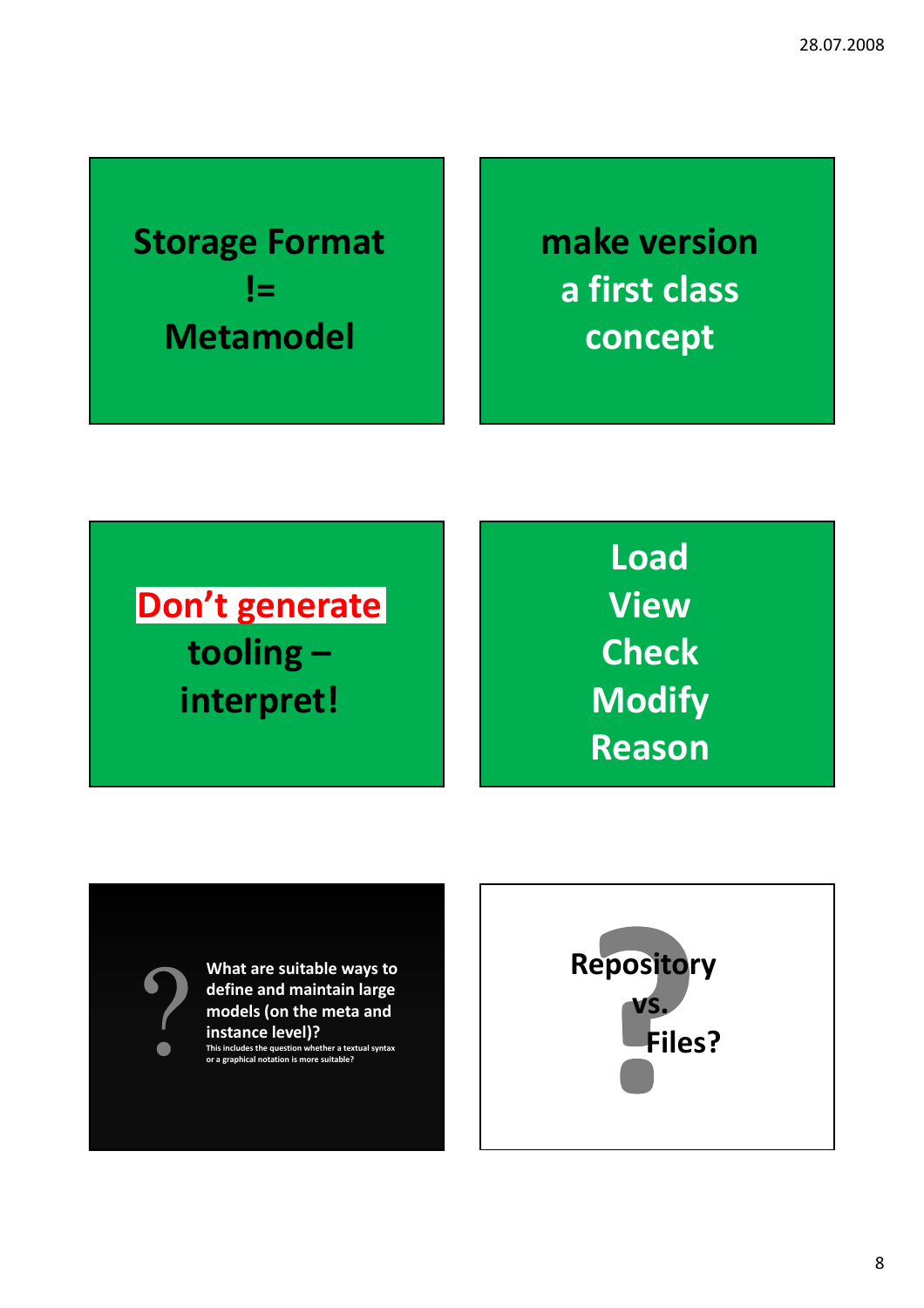## **I am undecided!**

**Textual DSLs: File‐based. Just like code.**

**We know how to do that! Good Starting point. Simple Integration with Code.**

## **For other notations: Repository Unlike Code.**

**We know how to do that… … but we don't have good tools.**

# **Don't mix!**

**Textual Stuff in Repositories… Graph notations in (XML) files.**

**What is a repository in the first place?**

**What is a repository in the first place?**

**RDBMS? OODBMS? Btrees? Text files + Index?**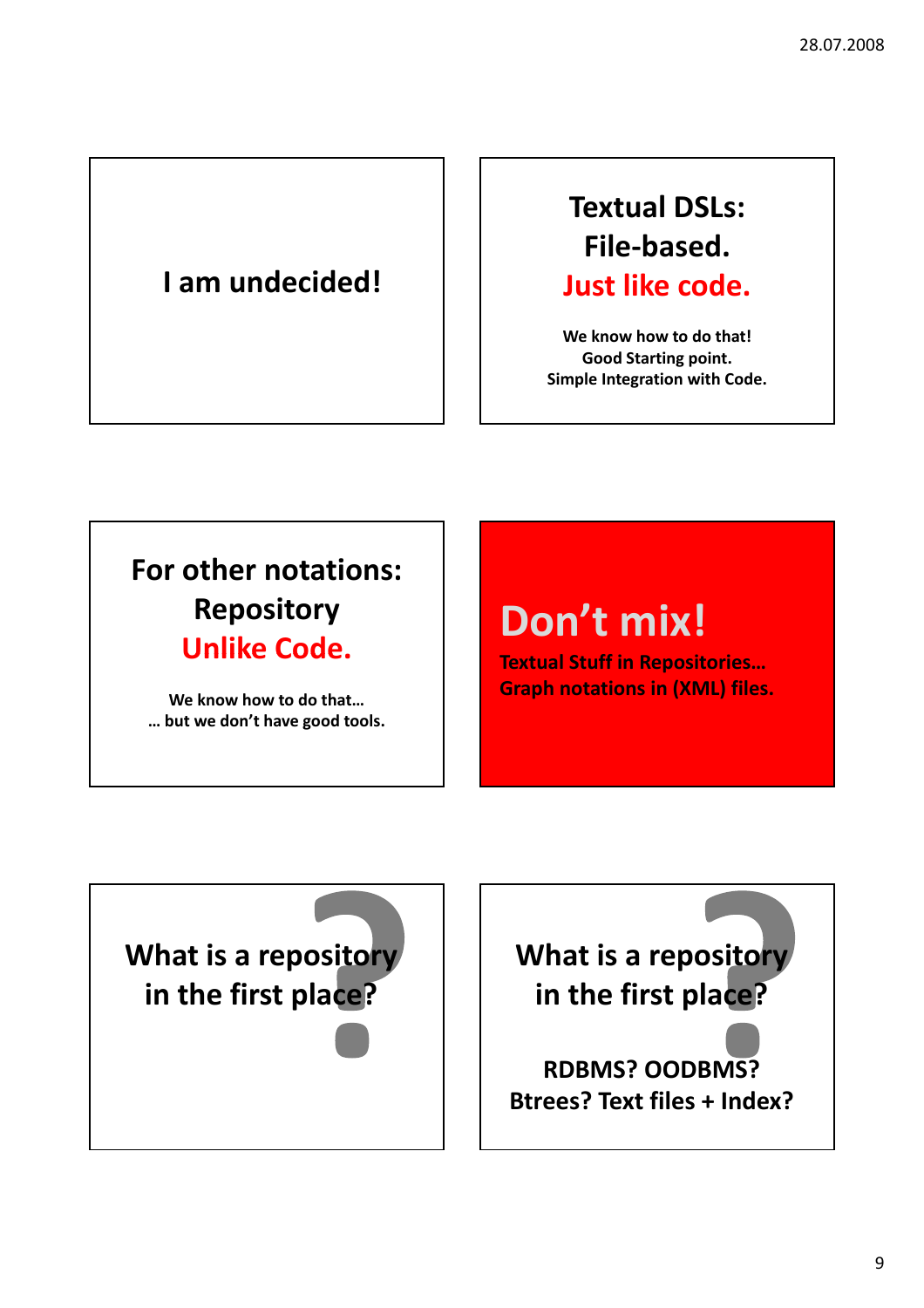

**Good starting point: IDEs**

**Store models in files Build (persistent) index file(s) for searching and linking.**



**Textual DSLs vs. Graphical**

## **Textual DSLs**

**vs.**

**Graphical**

**vs.**

**Visualization**

**Via M2M Read‐Only Auto‐Layout Drill‐Down**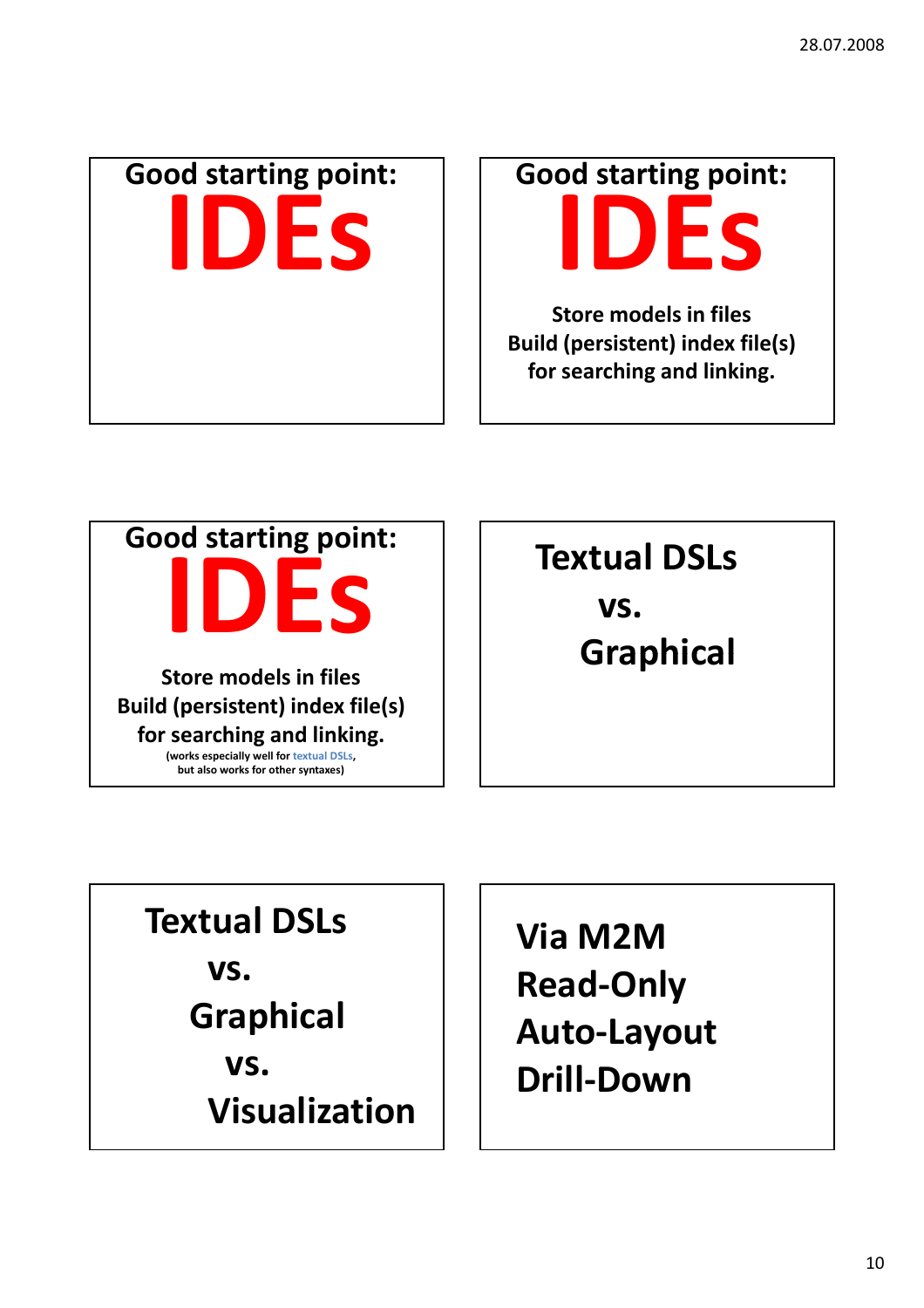





**Remember: Don't have to be better than today with text (code)!**

**Tooling/Engineering problems – not research areas.**